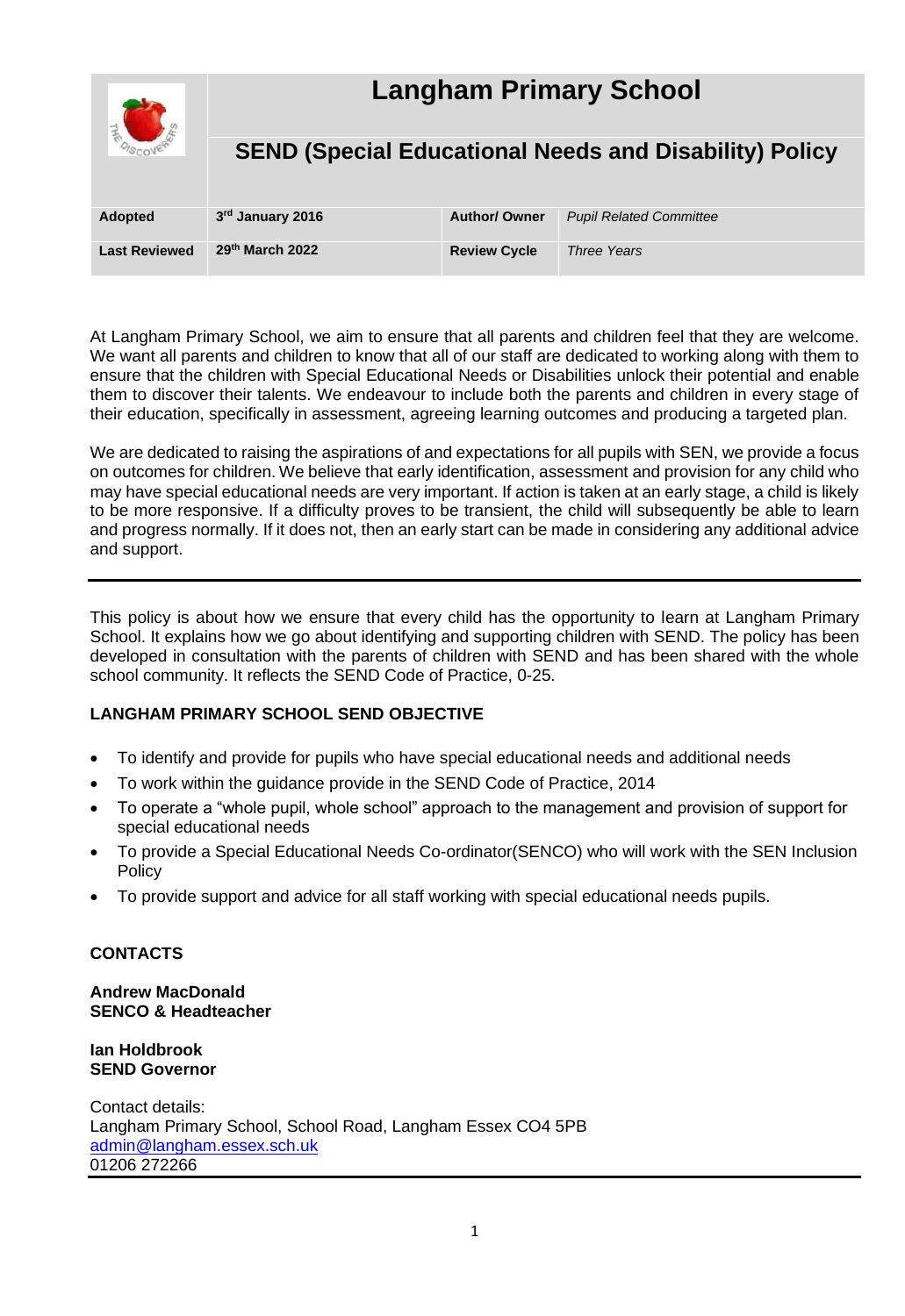## **IDENTIFYING SPECIAL EDUCATIONAL NEEDS**

The purpose of identification allows us, as a school, to work out what action we need to take, not to label a child.

## **The SEND Code of Practice, 2014 identifies 4 broad categories of need:**

#### **1. Communication and interaction**

Children and young people with speech, language and communication needs (SLCN) have difficulty in communicating with others. This may be because they have difficulty saying what they want to, understanding what is being said to them or they do not understand or use social rules of communication. The profile for every child with SLCN is different and their needs may change over time. They may have difficulty with one, some or all of the different aspects of speech, language or social communication at different times of their lives.

Children and young people with ASD, including Asperger's Syndrome and Autism, are likely to have particular difficulties with social interaction. They may also experience difficulties with language, communication and imagination, which can impact on how they relate to others.

## **2. Cognition and learning**

Support for learning difficulties may be required when children and young people learn at a slower pace than their peers, even with appropriate differentiation. Learning difficulties cover a wide range of needs, including moderate learning difficulties (MLD), severe learning difficulties (SLD), where children are likely to need support in all areas of the curriculum and associated difficulties with mobility and communication, through to profound and multiple learning difficulties (PMLD), where children are likely to have severe and complex learning difficulties as well as a physical disability or sensory impairment.

Specific learning difficulties (SpLD), affect one or more specific aspects of learning. This encompasses a range of conditions such as dyslexia, dyscalculia and dyspraxia.

#### **3. Social, emotional and mental health difficulties**

Children and young people may experience a wide range of social and emotional difficulties which manifest themselves in many ways. These may include becoming withdrawn or isolated, as well as displaying challenging, disruptive or disturbing behaviour. These behaviours may reflect underlying mental health difficulties such as anxiety or depression, self-harming, substance misuse, eating disorders or physical symptoms that are medically unexplained. Other children and young people may have disorders such as attention deficit disorder, attention deficit hyperactive disorder or attachment disorder.

#### **4. Sensory and/or physical needs**

Some children and young people require special educational provision because they have a disability which prevents or hinders them from making use of the educational facilities generally provided. These difficulties can be age related and may fluctuate over time. Many children and young people with vision impairment (VI), hearing impairment (HI) or a multi-sensory impairment (MSI) will require specialist support and/or equipment to access their learning.

Identifying behaviour as a need is no longer an acceptable way of describing SEN. Any concerns relating a child's behaviour should be described as an underlying response to a need which we will be able recognise and identify.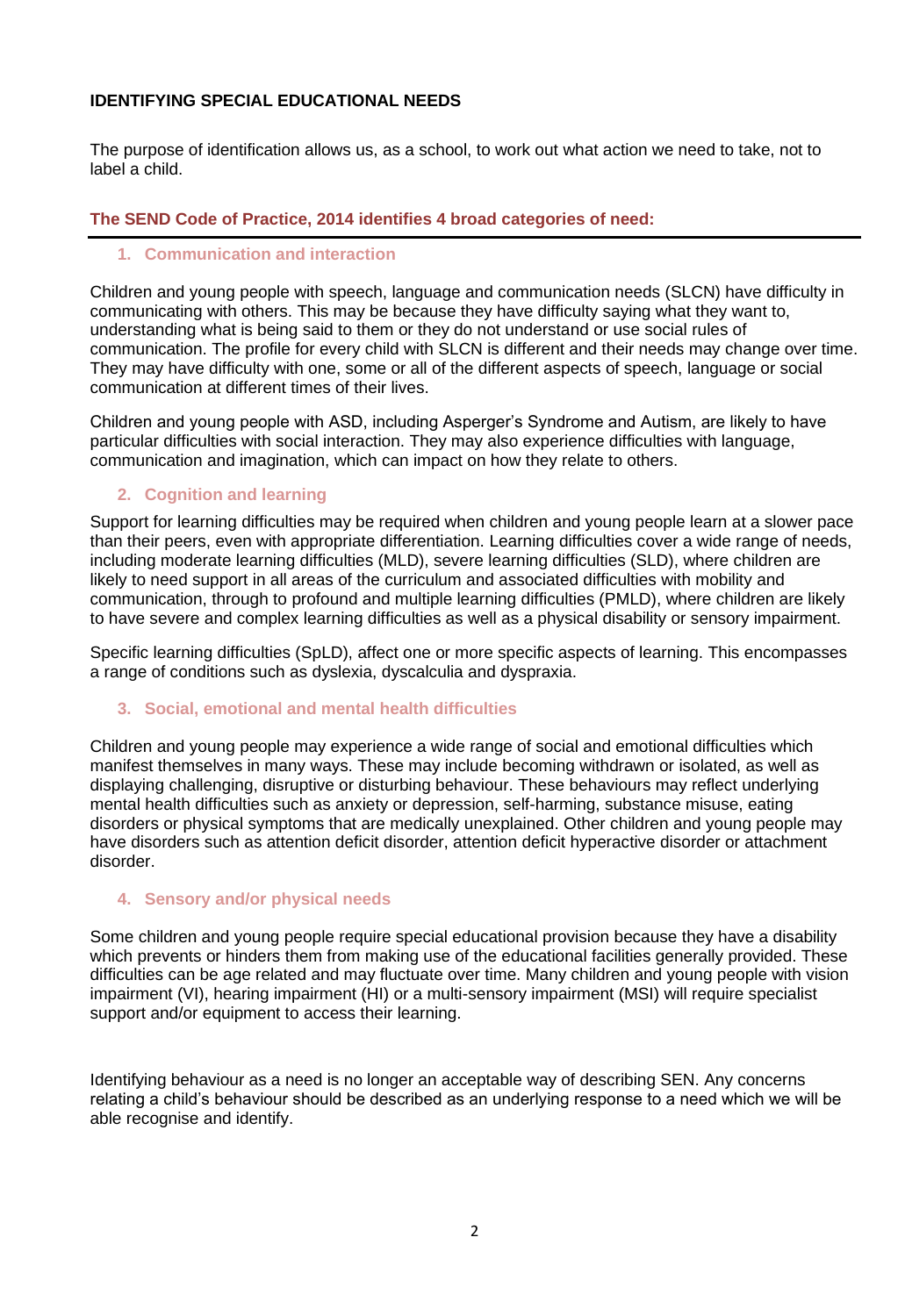The following are areas of need that are **NOT SEN** but may impact on progress and attainment;

- Disability ( the Code of Practice outlines the "reasonable adjustment " duty for all settings and schools provided under current Disability Equality legislation – these alone do not constitute SEN)
- Attendance and Punctuality
- Health and Welfare
- EAL
- Being in receipt of Pupil Premium Grant
- Being a Looked After Child
- Being a child of Serviceman/woman

## **MANAGING PUPILS NEEDS ON THE SEN REGISTER**

## **A Graduated Approach to SEN Support**

If we deem a pupil to have Special Educational Needs we will record them on our SEN register and notify the parents.

First and foremost pupils at Langham Primary School should receive **Quality First Teaching,** a pupil will only be identified as SEN if they do not make adequate progress once they have had all the class based differentiation and adjustments possible via good quality personalised teaching. Additional intervention and support cannot compensate for a lack of good quality teaching. Class teachers are responsible and accountable for the progress and development of the pupils in their class, including where pupils access support from teaching assistants or specialist staff.

Effective support for children's learning is structured around a graduated response of increasingly individualised support:



**Wave 3 High Need-Statement or ECHP (Education Care and Health Plan)**

**Monitored through multi agency annual reviews.**

At each stage the class teacher and SENCO will refer to The Essex SEND Guidance Toolkit <sup>1</sup>for a structured response based on sound psychological research, tried and tested interventions and outside agencies. Throughout this process the teacher and SENCO consider all of the information gathered from within the school about the pupil's progress, alongside national data and expectations of progress. This should include high quality and accurate formative assessment; summative assessment including the effective use of standardised reading and spelling tests; and a professional dialogue with the Head Teacher during pupil progress meetings.

Where a pupil continues to make less than expected progress, despite evidence-based support and interventions that are matched to the pupil's area of need, we will consider involving specialists.

<sup>1</sup> <http://schools.essex.gov.uk/pupils/sen/Provision%20Guidance/Pages/Provision-Guidance-Toolkit.aspx>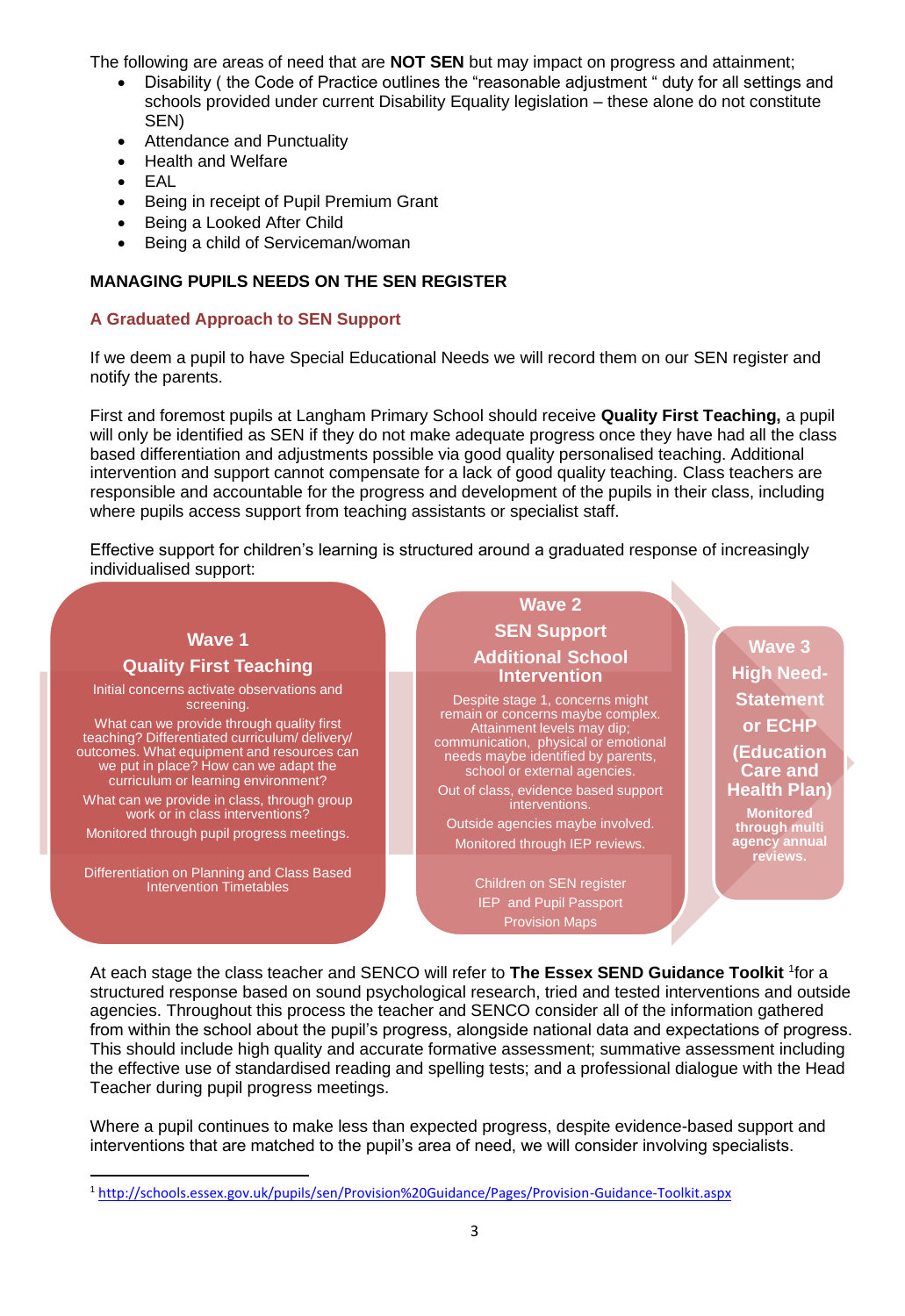Langham Primary school will always involve a specialist where a pupil continues to make little or no progress or where they continue to work at levels substantially below those expected of pupils of a similar age. The pupil's parents will always be involved in any decision to involve specialists.

Throughout each 'Wave', we will follow a cycle of review:

## **ASSESS- PLAN- DO- REVIEW**

#### **Assess**

This should draw on the teacher's assessment and experience of the pupil, their previous progress and attainment, as well as information from the school's core approach to pupil progress, attainment, and behaviour. It should also draw on comparison to their peers and national data, the views and experience of parents, the pupil's own views and, if relevant, advice from external support services. We will take seriously any concerns raised by a parent. Assessment will be reviewed on a termly basis. This will help ensure that support and intervention are matched to need, barriers to learning are identified and overcome, and that a clear picture of the interventions put in place and their effect is developed.

#### **Plan**

When it is decided to provide a pupil with SEN support, the parents will be formally notified. The teacher and the SENCO should agree in consultation **with the parent and the pupil** the adjustments, interventions and support to be put in place, as well as the expected impact on progress, development or behaviour, along with a clear date for review. Outcomes must be clear, SMART and time specific. The class teacher holds the responsibility for evidencing progress according to the outcomes described in the plan.

All teachers and support staff who work with the pupil will be made aware of their needs, the outcomes sought, the support provided and any teaching strategies or approaches that are required. This will also be recorded in the class teacher's planning and/or class intervention timetable/provision map.

#### **Do**

The class or subject teacher is responsible for working with the child on a daily basis. Where the interventions involve group or one-to-one teaching away from the main class teacher, they will still retain responsibility for the pupil. Differentiation in planning will be personalised where appropriate. Our teachers will work closely with any teaching assistants or specialist staff involved, to plan and assess the impact of support and interventions and how they can be linked to classroom teaching. The SENCO will support the class or subject teacher in the further assessment of the child's particular strengths and weaknesses, in problem solving and advising on the effective implementation of support.

#### **Review**

The effectiveness of the support and interventions and their impact on the pupil's progress will be reviewed at the end of each term or when it is deemed appropriate for the intervention. IEPs will be reviewed and new targets planned for as appropriate.

Where a pupil has an EHC plan, the local authority must review that plan as a minimum every twelve months. We will co-operate with the local authority in the review process.

The SENCO and head teacher will monitor the effectiveness of Wave 2 interventions and the engagement of additional support or specialist services, we will cross reference the cost with impact of the intervention, over time. We will also consider national information on the effectiveness of additional support and information from our cluster schools network.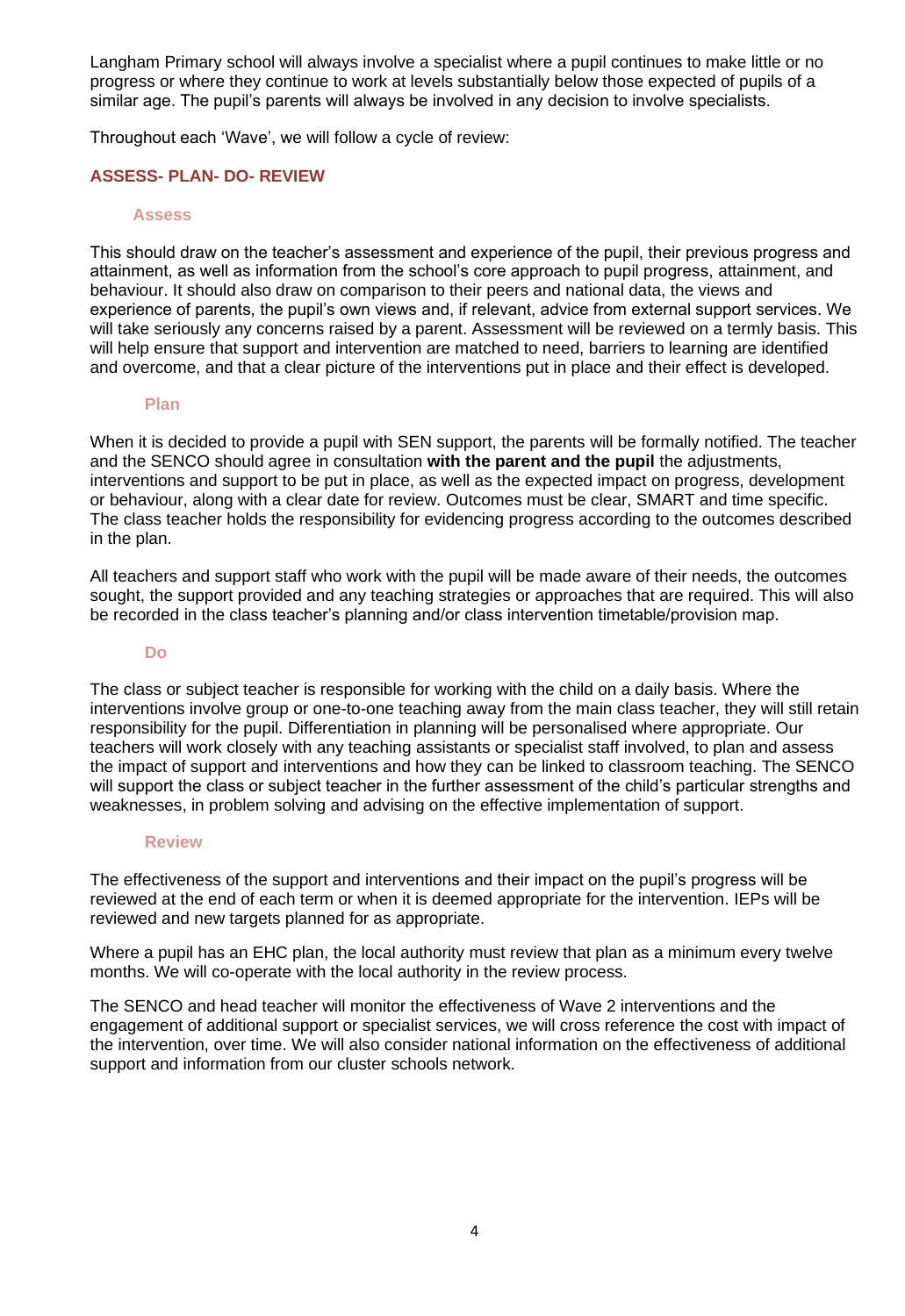## **Allocation of resources**

**Funding** is available for SEN provision from three sources:

- earmarked funding for those children with Statements of Educational Need or ECHP
- the Notional SEN fund for children with SEN and AEN from the LA
- additional funds allocated from the school's own budget
- if the school requires further funding we will apply for top up funding from the high needs block.

SEN funding is allocated on the basis of need, and is divided into three areas:

- resources allocated to individual children with specific needs, e.g. speech therapy, medical support, emotional and behavioural difficulties, complex learning difficulties
- resources allocated for individuals or small groups of children who require additional learning support to facilitate access to the curriculum (e.g. LSA time working with individuals on intervention programmes).
- resources allocated to larger groups of children, who may require varying levels of support (e.g. LSAs attached to each class to provide support as and when required).

The allocation of funding is reviewed annually by the Governing Body, in the light of the current needs of the children within the school.

## **Criteria for exiting the SEN Register**

A pupil will exit the SEN Register if, via the ASSESS- PLAN- DO- REVIEW process the child has deemed to make good progress and attainment in line with their peers. Any intervention or support put into place will have been deemed successful. All parties including the school, parents, pupil and outside agencies, if involved, must be in consensus with the decision. After exiting the register, pupils will be continued to be assessed and reviewed through standard class assessment procedures and pupil progress meetings. Pupils will continue to be supported though quality first teaching and a differentiated curriculum.

## **SUPPORTING PUPILS AND FAMILIES**

If parents wish to seek information on how their local authority can support their children please click on the following link(Regulation 53, Part 4). The **Local Offer** can be found at:

<http://www.essexlocaloffer.org.uk/>

For information on what SEND support Langham Primary School offers, please see the **SEN Information Report** (Regulation 51, Part 3, section 69(3)(a) of the Act): *<http://www.langham.essex.sch.uk/policies.html>*

For information on our admissions arrangements, please follow this link: <http://www.essex.gov.uk/Education-Schools/Schools/Admissions/Pages/Admissions.aspx> <http://www.langham.essex.sch.uk/admissions.html>

## **Transition**

Transition can be from class to class, across key stages and to another school – including Secondary School.

We recognise that 'moving on' can be difficult for a child with SEN/and or disabilities and take steps to ensure that any transition is a smooth as possible.

- If your child is moving to another school:
	- $\circ$  We will contact the new school's SENCO and ensure s/he knows about any special arrangements or support that need to be made for your child.
	- $\circ$  We will make sure that all records about your child are passed on as soon as possible.
- When moving classes in school: